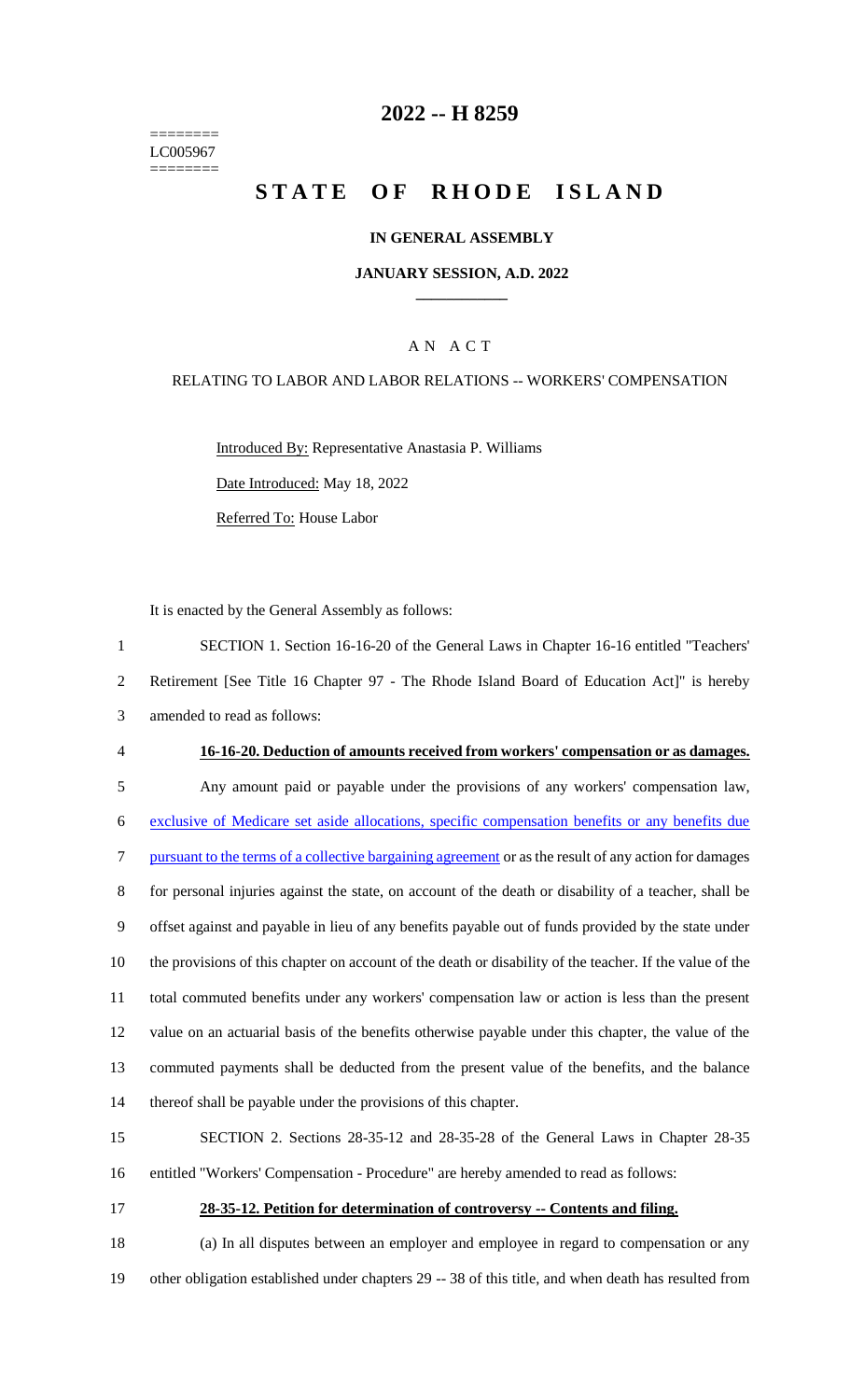the injury and the dependents of the deceased employee entitled to compensation are, or its apportionment among them is, in dispute, any person in interest, or his or her duly authorized representative, may file with the workers' compensation court a petition, prescribed by the court, setting forth the names and residences of the parties; the facts relating to employment at the time of injury; the cause, extent, and character of the injury; the amount of wages, earnings, or salary received at the time of the injury; and the knowledge of the employer of notice of the occurrence of the injury; and any other facts that may be necessary and proper for the information of the court; and shall state the matter in dispute and the claims of the petitioner with reference to it; provided, that no petition shall be filed within twenty-one (21) days of the date of the injury and no petition regarding any other obligation established under chapters 29 -- 38 of this title shall be filed until twenty-one (21) days after written demand for payment upon the employer or insurer or written notice to the employer or insurer of failure to fulfill the obligation, except that any petition alleging the non-payment or late payment of weekly compensation benefits, attorney's fees, and costs, may be filed after fourteen (14) days from the date the payment is due as set forth in §§ 28-35-42, 28- 35-43, and 28-35-20(c). All demands seeking payment of bills for medical services rendered shall include reference to a claim number or a legible copy of the agreement, order, and/or decree, if appropriate, establishing liability. Medical bills for services ordered paid by decree or pretrial order shall be paid within fourteen (14) days of the entry of the decree or order. In the event that the bills are not paid within the fourteen-day (14) period, a petition may be filed to enforce said order or decree without any additional written notice to the employer or insurer.

 (b)(1) If one or more claims are filed for an injury and there are two (2) or more insurers, any one of which may be held to be liable to pay compensation, and the judge determines that the injured employee would be entitled to receive compensation but for the existence of a controversy as to which one of the insurers is liable to pay compensation, one of the insurers shall be selected by a judge of the workers' compensation court, to pay to the injured employee the compensation, pending a final decision of the workers' compensation court as to the matter in controversy, and that decision shall require that the amount of compensation paid shall be deducted from the award if made against another insurer and shall be paid by that other insurer to the insurer selected by the judge.

 (2) The workers' compensation court shall award compensation, costs, and attorney's fees in its discretion if one of the insurers is held to be liable following the hearing.

 (3) In the event multiple attorneys have provided representation to an employee, in connection with an injury claim and an attorney's lien has been filed with the court or the insurance 34 carrier, and there is dispute between the attorneys over the equitable division of any legal fee,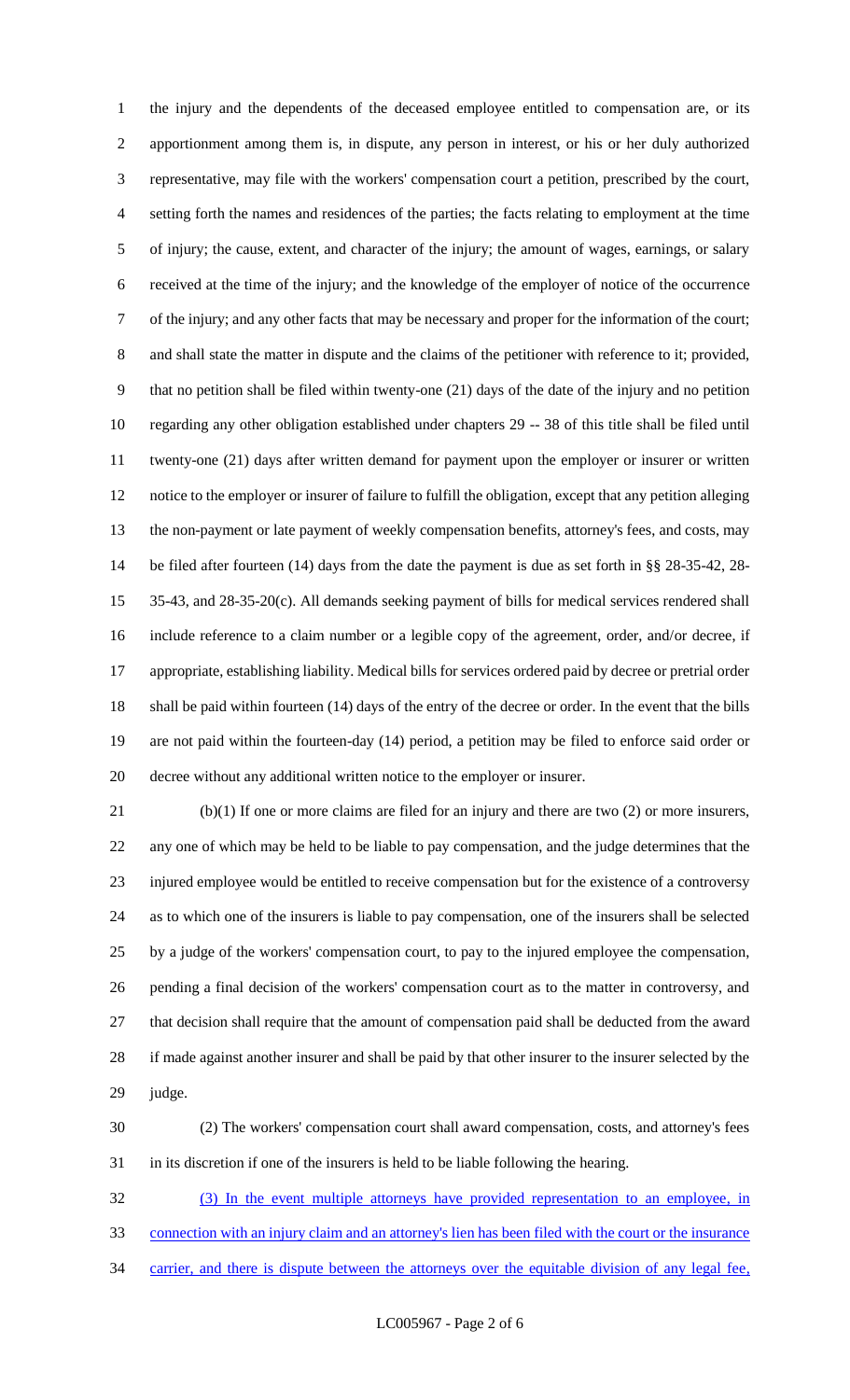1 awarded by the court for legal services rendered on behalf of the employee; the court, upon petition 2 by any of the aggrieved attorneys, shall assign the legal fee dispute to the workers' compensation court's mediation program, in accordance with the rules and procedures established by the court. The employer or its insurer or its claim administrator shall not be joined as a party to the petition. In the event the dispute is not resolved in mediation, the mediator shall report to the chief judge of the court, that the dispute has not resolved and the petition shall be dismissed, with no further action by the court. Nothing herein shall preclude any party or attorney from pursuing any action otherwise available.

 (c) If any determination of the workers' compensation court entitles an employee to retroactive payment of weekly benefits, the court shall award to the employee interest at the rate per annum provided in § 9-21-10 on that retroactive weekly payment from six (6) months subsequent to the date that the employee first filed a petition for benefits to the time when that retroactive payment is actually made. If the proceedings are unduly delayed by or at the request of the employee or his or her attorney, the judge may reduce or eliminate interest on retroactive payment; provided, that the provisions of this section as they relate to interest shall apply only to petitions filed on or after July 1, 1984.

 (d) Any fine, penalty, or interest expense incurred by an insurer under this section may not be used as an expense for the purpose of seeking a rate increase before the department of business regulation.

#### **28-35-28. Appeal to appellate division.**

21 (a) Any person aggrieved by the entry of a decree by a trial judge may appeal to the appellate division established pursuant to this section by filing with the court within five (5) days of the date of the entry of a decree, exclusive of Saturdays, Sundays, and holidays, a claim of appeal and, subject to the rules of practice of the court, by filing a request for a transcript of the testimony and ruling or any part thereof desired. Upon a showing of excusable neglect, the trial judge who entered the decree, may extend the time for filing the claim of appeal by any party, for a period not to exceed thirty (30) days from the expiration of the original time prescribed by this section. The 28 request for extension shall be made by motion directed to the trial judge with such notice as the 29 court shall deem appropriate. Such an extension may be granted, before or after the time otherwise prescribed by this section. Within any time that a judge shall fix, either by an original fixing or otherwise, the appellant shall file with the court reasons of appeal stating specifically all matters determined adversely to him or her which he or she desires to appeal, together with so much of the transcript of testimony and rulings as he or she deems pertinent, and within ten (10) days after that the parties may file with the court those briefs and memoranda that they may desire concerning the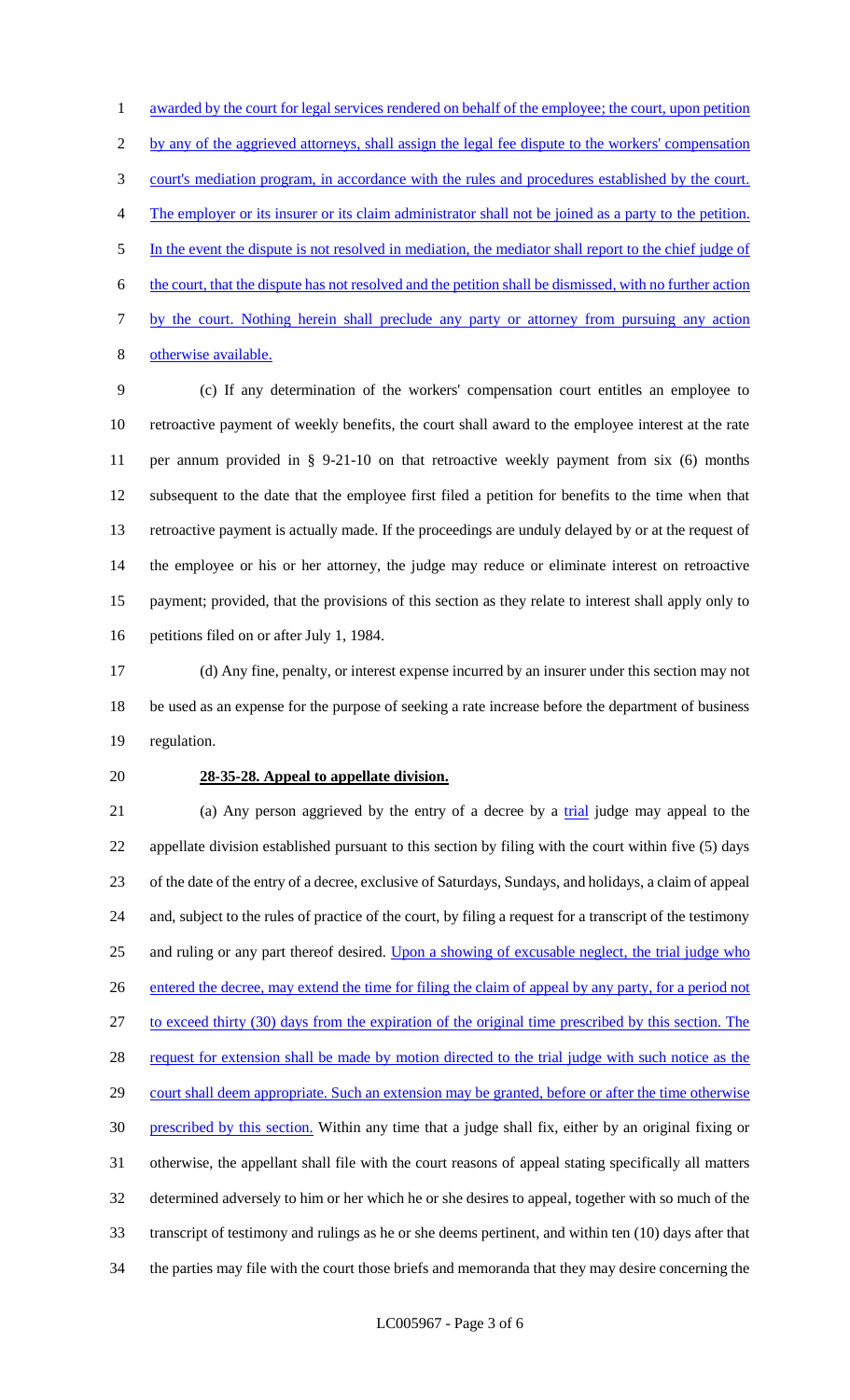appeal. The chief judge shall appoint appellate panels of three (3) members of the court to hear any claim of appeal and the decision of the appellate panel shall be binding on the court. The three (3) members of the appellate panel shall immediately review the decree upon the record of the case and shall file a decision pursuant to the law and the fair preponderance of the evidence within ten (10) days of the expiration of the time within which the parties may file briefs and memoranda. Upon consideration of the appeal, the appellate panel shall affirm, reverse, or modify the decree appealed from, and may itself take any further proceedings that are just, or may remand the matter to the trial judge for further consideration of any factual issue that the appellate division may raise, including the taking of additional evidence or testimony by the trial judge. It shall be within the prerogative of the appellate panel to remand a matter to the trial judge. If the decision requires the entry of a new decree, notice shall be given the parties, and the new decree shall be entered in the same manner as the original decree, but if the decision of two (2) appellate panel judges does not require the entry of a new decree, the decree shall be affirmed. Any member of the appellate panel may, for cause, disqualify himself or herself from hearing any appeal that may come before the appellate panel.

 (b) The findings of the trial judge on factual matters shall be final unless an appellate panel finds them to be clearly erroneous. The court may award costs, including reasonable attorney's fees, to the prevailing party when the appellate panel finds there was complete absence of a justiciable issue of either law or fact.

 SECTION 3. Section 28-53-7 of the General Laws in Chapter 28-53 entitled "Rhode Island Uninsured Protection Fund" is hereby amended to read as follows:

#### **28-53-7. Payments to employees of uninsured employers.**

 (a) Where it is determined that the employee was injured in the course of employment while working for an employer who fails to maintain a policy of workers' compensation insurance as required by § 28-36-1 et seq., in accordance with the provisions of this chapter, the uninsured protection fund is authorized to pay the benefits to which the injured employee would be entitled pursuant to chapters 29 -- 38 of this title subject to the limitations set forth herein.

 (b) The workers' compensation court shall hear all petitions for payment from the fund pursuant to § 28-30-1 et seq.; provided, however, that any petition for the commencement of compensation benefits filed against the uninsured protection fund shall be accompanied or preceded by a separate petition for the commencement of compensation benefits timely filed against the uninsured unless the petition to be filed against the uninsured employer is otherwise enjoined or prevented by law.

(c) Where an employee is deemed to be entitled to benefits from the uninsured protection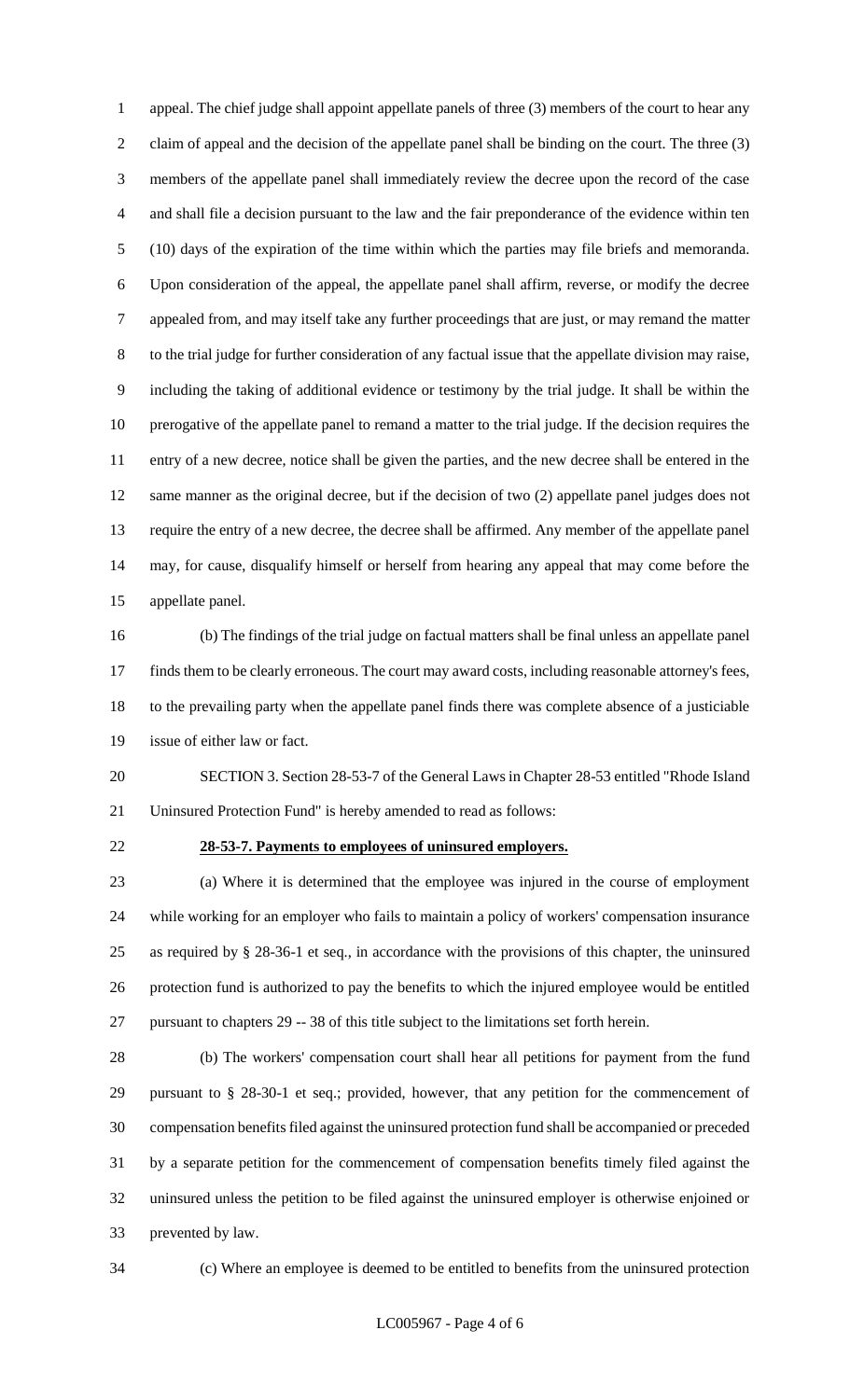fund, the fund shall pay benefits for incapacity as provided pursuant to chapters 29 -- 38 of this title except that the employee shall not be entitled to receive benefits for medical expenses pursuant to the provisions of § 28-33-5 or loss of function and disfigurement pursuant to the provisions of § 28-33-19 from the uninsured protection fund. Nothing herein shall affect an employee's right to otherwise recover such benefits for medical expenses, loss of function, and disfigurement from an uninsured employer.

 (d) The fund shall pay costs, counsel, and witness fees, as provided in § 28-35-32, to any employee who successfully prosecutes any petitions for payment; petitions to amend a pretrial order; and all other employee petitions; and to employees who successfully defend, in whole or in part, proceedings seeking to reduce or terminate any and all payments; provided, however, that the attorney's fees awarded to counsel who represent the employee in petitions for lump-sum commutation filed pursuant to § 28-33-25, or in the settlement of disputed cases pursuant to § 28- 33-25.1, shall be limited to the maximum amount paid to counsel who serve as court-appointed attorneys in workers' compensation proceedings as established by rule or order of the Rhode Island supreme court. Any payment ordered by the court or due under this section shall not be subject to liens set forth in § 28-33-27(b), nor shall such payments be assignable or subject to assignment in any way.

 (e) In the event that the uninsured employer makes payment of any monies to the employee to compensate the employee in any way for the alleged work injury, the fund may be entitled to a credit for all such monies received by, or on behalf of, the employee, including, but not limited to, monies paid to the employee by any other party for the employee's lost wages against any future benefits payable directly to the employee. The fund shall be entitled to full reimbursement from the uninsured employer for any and all payments made by the fund to the employee, as well as all costs, counsel, and witness fees paid out by the fund in connection with any claim and/or petition, plus any and all costs and attorney's fees associated with collection and reimbursement of the fund.

- (f) All the rights and obligations of § 28-35-58 are preserved to the benefit of the employee
- and the fund.
- 
- 28  $(f)(g)$  This section shall apply to injuries that occur on or after September 1, 2019.
- SECTION 4. This act shall take effect upon passage.

======== LC005967 ========